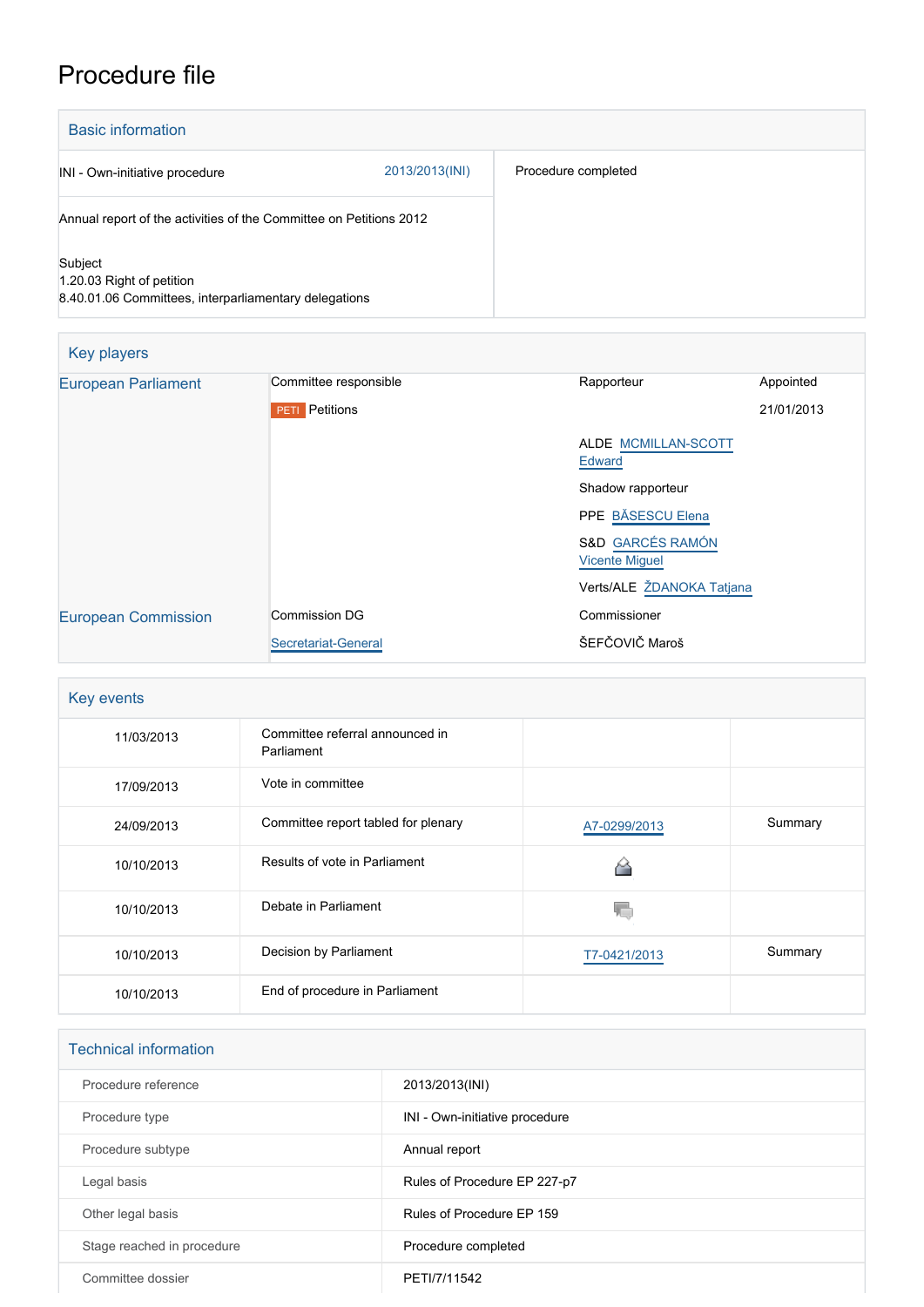| Documentation gateway                               |              |            |    |         |  |
|-----------------------------------------------------|--------------|------------|----|---------|--|
| Committee draft report                              | PE508.200    | 09/07/2013 | EP |         |  |
| Amendments tabled in committee                      | PE516.637    | 12/07/2013 | EP |         |  |
| Committee report tabled for plenary, single reading | A7-0299/2013 | 24/09/2013 | EP | Summary |  |
| Text adopted by Parliament, single reading          | T7-0421/2013 | 10/10/2013 | EP | Summary |  |
| Commission response to text adopted in plenary      | SP(2014)61   | 06/03/2014 | EC |         |  |

## Annual report of the activities of the Committee on Petitions 2012

The Committee on Petitions adopted an own-initiative report by Edward McMILLAN-SCOTT (ADLE, UK) on the activities of the Committee on Petitions 2012.

In 2012 the Committee on Petitions registered 1 986 petitions, mostly referring to the themes of fundamental rights, the environment the internal market, and economic and social crisis.

1 406 petitions were declared admissible, and of those 853 were forwarded to the Commission for further investigation and 580 petitions were declared inadmissible.

The highest number of petitions refer to the EU as a whole (27.3 %), followed by Spanish (15.0 %), German (12.5 %) and Italian (8.6 %) cases.

Fundamental rights: the report noted that fundamental rights remain a key subject of the petitions submitted, notably raising issues related to the rights of persons with disabilities, childrens rights, property rights, the right of free movement, including the portability of social security entitlements, without encountering any form of discrimination on any grounds, the protection of freedom of expression and privacy, freedom of association, and the right of access to documents and information.

Members called on Member States to apply correctly and respect those rights as set out in the Treaty and called on the Commission to take the necessary measures to oblige non-compliant Member States to close the gap between national laws and the fundamental rights of EU citizens.

Discrimination: the report drew attention to persisting discrimination against citizens on the grounds of religion or belief, disability, belonging to a minority group, age or sexual orientation. It warned, in particular, that the Roma population across the EU continues to face obstacles to inclusion and called on the Commission to facilitate intergovernmental cooperation in this area, to provide adequate funding for the implementation of national strategies for Roma inclusion.

Citizens rights: Members noted that citizens in the European Union continue to face barriers within the internal market, notably while exercising their freedom of movement as individuals, as providers and consumers of goods and services and as workers, such as, for instance, in the case of Romanian and Bulgarian workers who continue to face restrictions on the labour market in some Member States.

Members also called on Member States to ensure freedom of movement for all EU citizens and their families, on the basis of the principles of mutual recognition, equality, non-discrimination, dignity and respect for private and family life. They also stated that strengthened cross-border cooperation and harmonisation provides marked benefits for the protection of citizens rights and economic stimulation.

Environment: Members pointed, in particular, to the numerous petitions submitted on waste management, on water, on the possible dangers of nuclear energy and genetic engineering, on protected species, and on the assessment of the impact of projects and activities on the environment and on public health, such as shale gas extraction by means of fracking.

The Commission is called upon to : adopt a precautionary and preventive approach when assessing projects with a potential negative environmental or public health impact; (ii) strengthen the environmental legislative framework on the environment and combating climate change; (iii) take action to ensure that the Member States understand that water is a public good; (iv) stringently apply precautionary principle in respect of the use of biotechnology and nanotechnology in products that could seriously affect the health of consumers.

Information and citizen participation: the report drew attention to the fact that the Eurobarometer of public opinion indicated that only 36 % of EU citizens consider themselves well informed about their rights and only 24 % felt well informed about what they can do if their rights are not respected. They stressed the urgent need for improved access to information and the need to put in place a more practical and visible petitions web portal by the end of 2013.

Members pledged to make the petition procedure more efficient, transparent, and impartial so that the handling of petitions stands up to judicial review even at a procedural level. They called for the need for more precise, written, procedural rules in relation to the preparation, implementation and evaluation of visits, ensuring on the one hand that all members of a fact-finding visit have the right to present the facts from their point of view while, on the other hand, guaranteeing all Committee Members the opportunity to participate in the decision-making process concerning the conclusions and recommendations to be drawn by the Committee on Petitions.

Lastly, Members believed that the role and responsibilities of the Petitions Committee would be best performed, and its visibility, efficiency, accountability and transparency best enhanced, by improving its means for bringing issues of importance to European citizens to plenary, and upgrading its abilities to call witnesses, conduct investigations and organise hearings.

## Annual report of the activities of the Committee on Petitions 2012